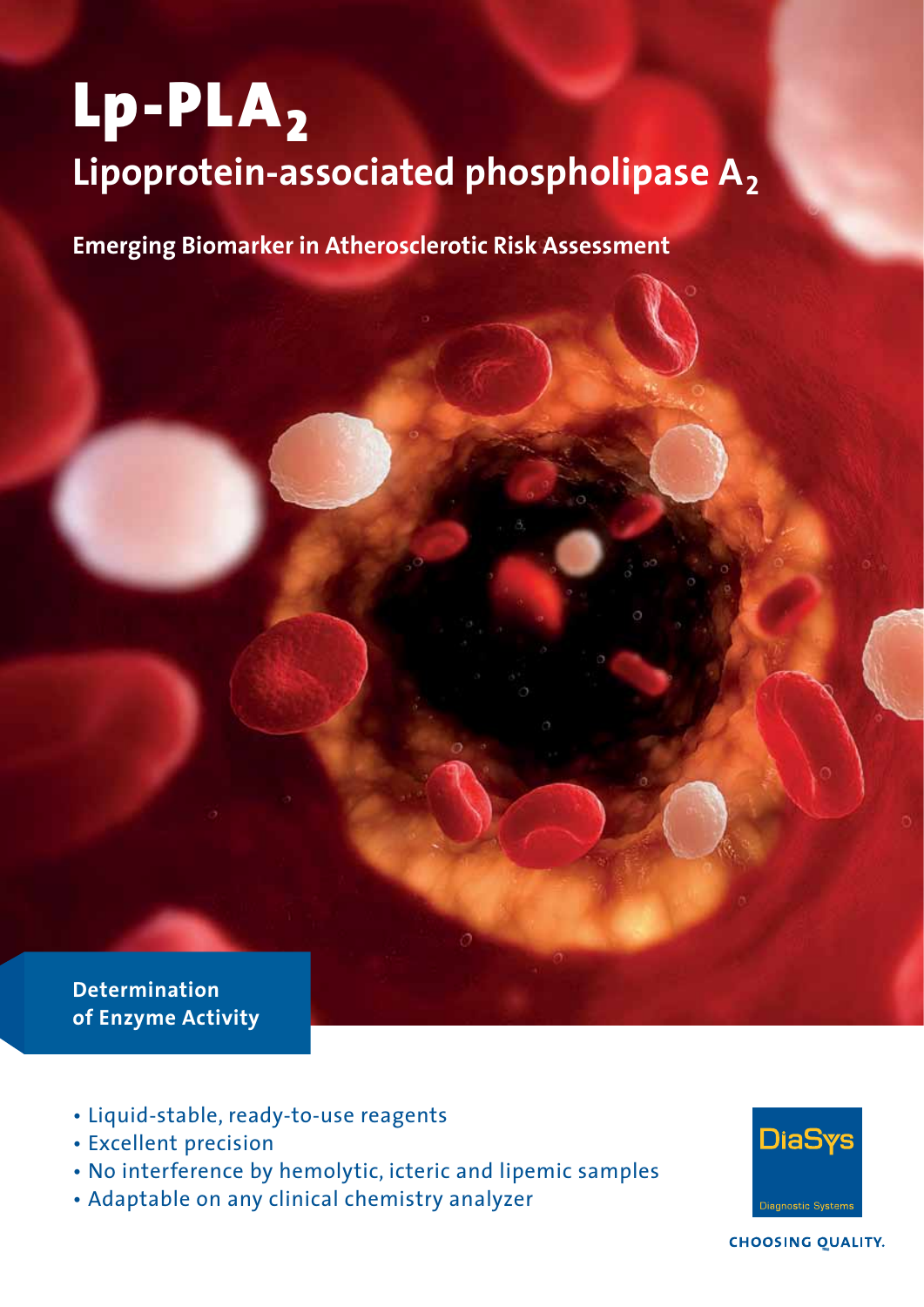# **Clinical Relevance**

Lp-PLA<sup>2</sup> – also known as platelet-activating factor acetylhydrolase (PAF-AH) – is a vascular-specific inflammatory enzyme, predominantly expressed by macrophages, lymphocytes and foam cells in atherosclerotic plaques. Circulating Lp-PLA<sub>2</sub> is mainly associated with apolipoprotein B-containing lipoproteins, hence closely associated with low-density lipoprotein (LDL). The enzyme hydrolyzes oxidized phospholipids on LDL particles within the arterial intima, generating highly inflammatory mediators, lysophosphatidylcholine (Lyso-PC) and oxidized non-esterified fatty acids (oxNEFAs).

Many important studies confirm a strong association between Lp-PLA<sub>2</sub> levels and cardiovascular risk among different populations. These studies show that in individuals with normal LDL, elevated Lp-PLA<sub>2</sub> levels were strongly associated with heart disease and ischemic stroke, independent of traditional risk markers and high-sensitive CRP. Due to the fact that Lp-PLA<sub>2</sub> is involved in the causal pathway of plaque inflammation and plaque rupture, the testing for Lp-PLA<sub>2</sub> represents a valuable adjunctive tool which goes beyond traditional cardiovascular risk assessment.



# **The Importance of Lp-PLA<sup>2</sup> Testing**

Studies provide strong evidence, that the presence of Lp-PLA<sub>2</sub> is associated with an increased risk of cardiac death, myocardial infarction, acute coronary syndrome and ischemic stroke. Increased Lp-PLA<sub>2</sub> concentrations are found in vulnerable atherosclerotic plaques and, therefore, allow discrimination between morphologically identical stable and unstable plaques. Lp-PLA<sub>2</sub> testing is an excellent complement to angiography because it detects very small unstable plaques not visible by medical imaging. Unlike traditional atherosclerotic risk markers, Lp-PLA<sub>2</sub> is highly specific for vascular inflammation, has low biological variability, and plays a causative role in atherosclerotic plaque inflammation.

**The predictive value of traditional atherosclerotic risk markers is limited. Lp-PLA2 is able to overcome these limitations and, therefore, represents a powerful tool to close the diagnostic gap.**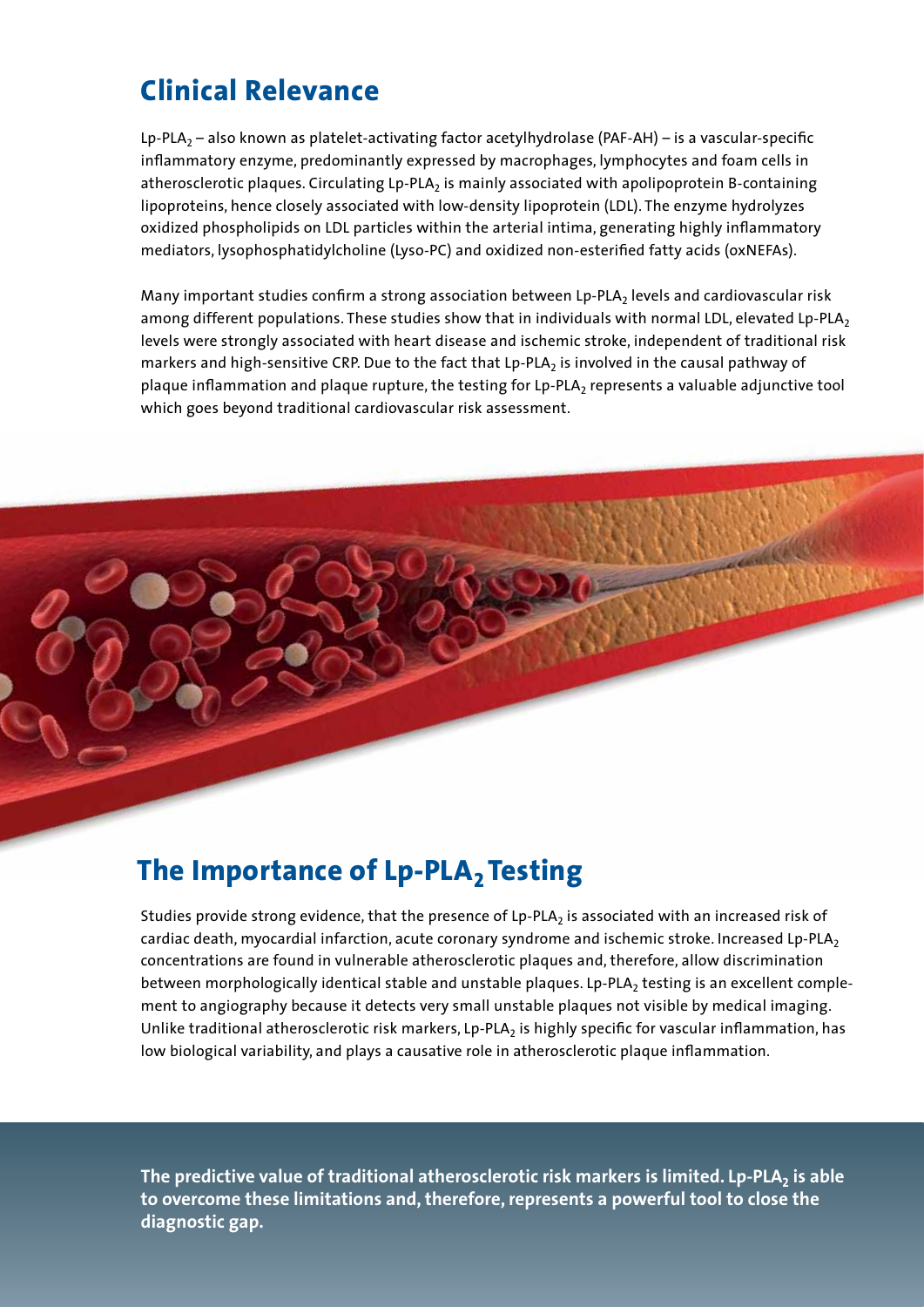# **DiaSys Lp-PLA2 FS**

#### **Features and Benefits**

- $\cdot$  Enzymatic test determining the activity of Lp-PLA<sub>2</sub>
- • Liquid-stable, ready-to-use reagent
- Adaptable on any clinical chemistry analyzer
- For use in serum, EDTA and heparin plasma
- • Wide measuring range up to 2000 U/L
- • 2-point calibration with superior stability of 8 weeks
- No interferences by blood components like bilirubin, ascorbate, hemoglobin and others
- Excellent precision over the entire measuring range

## **Precision**

| Intra-assay<br>$n = 20$ | <b>Mean</b><br>[U/L] | <b>SD</b><br>[U/L] | CV<br>[%] | Тc<br>C<br>n |
|-------------------------|----------------------|--------------------|-----------|--------------|
| Sample 1                | 319                  | 2.02               | 0.63      | Sa           |
| Sample 2                | 633                  | 4.40               | 0.69      | Sa           |
| Sample 3                | 1113                 | 7.98               | 0.72      | Sa           |

| <b>Total precision</b><br><b>CLSI</b><br>$n = 80$ | Mean<br>[U/L] | <b>SD</b><br>[U/L] | CV<br>[%] |
|---------------------------------------------------|---------------|--------------------|-----------|
|                                                   |               |                    |           |
| Sample 1                                          | 314           | 4.80               | 1.53      |
| Sample 2                                          | 625           | 10.0               | 1.61      |
| Sample 3                                          | 1105          | 13.3               | 1.20      |

# **Essential Role of Lp-PLA2 in Risk Assessment**

Since 2010, Lp-PLA<sub>2</sub> testing is recommended by four major guidelines for patients estimated to be at moderate or high cardiovascular disease risk by traditional risk assessment.

### **2012**

- • **AACE Guideline** for Management of Dyslipidemia and Prevention of Atherosclerosis
- • **European Guideline** on cardiovascular disease prevention in clinical practice

#### **2011**

• **AHA/ASA Guideline** for the Primary Prevention of Stroke

## **2010**

• **ACCF/AHA Guideline** for Assessment of Cardiovascular Risk in Asymptomatic Adults